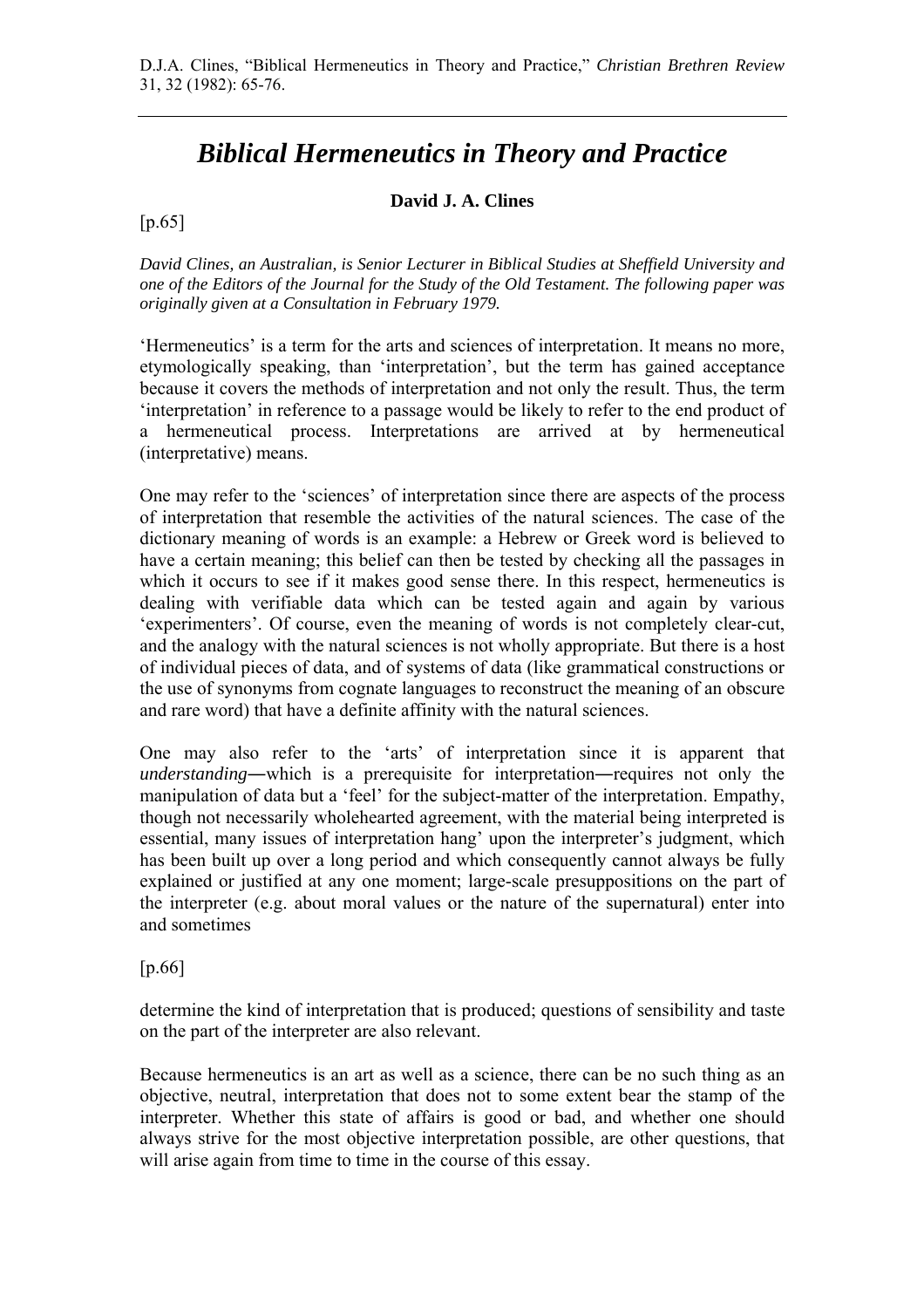It should be stressed that although the focus of this essay is biblical hermeneutics, there is nothing about hermeneutics peculiar to the Bible. Every time anyone reads anything or attempts to explain what someone else is saying, a hermeneutical process is going on. The same principles and methods apply, though the content of what is being interpreted may be radically different. Where biblical hermeneutics may be said to differ from general hermeneutics is in the particularly pressing and urgent need felt by most of its readers to interpret what by many standards would not be regarded as so highly significant for the contemporary age. But that difference stems from the value put upon the Bible by its readers, and not from the hermeneutical task as such.

Biblical hermeneutics is a subject of urgent attention in the contemporary church because of increasing dissatisfaction with the methods and results of purportedly 'objective' exegesis, and because of a growing awareness of the significance of the interpreter in the process of interpretation. The question is increasingly taking the form, not 'What does this text mean?', but 'In what way is it meaningful?' and 'To whom is it meaningful?' This move signifies a shift of attention from '*What* does this text mean?' to '*How* does this text mean?', i.e. a shift of focus to hermeneutics, the art and science of interpretation.

# **1. HERMENEUTICS IN HISTORICAL BRETHRENISM**

It must not be supposed that when the term 'hermeneutics' is not being used, hermeneutics is not being practised. Within the Brethren movement a variety of hermeneutical postures can be identified. For communities that associated themselves closely with the Bible rather than with church tradition, it was essential and inevitable that hermeneutical procedures should have been developed.

First, the decision that the Bible must be its own interpreter, viz. that Scripture is to be interpreted by Scripture is itself a hermeneutical decision. It has often implied the negation or minimal estimation of traditional patristic, reformed, or (to a large extent) contemporary biblical interpretation. Such a hermeneutic is not necessarily so inward

[p.67]

looking as it has proved with Brethren interpretation until the last few decades, but it does tend in that direction without some powerful countervailing force. The hermeneutic of 'Scripture is its own interpreter' also tends to play down the role of 'private' interpretation in the guise of 'spiritual' or 'Spirit-taught' interpretation; any novel interpretation is bound to have to run the gauntlet of scriptural passages apparently opposed to it. Herein lies both a great strength and a great weakness of this hermeneutic: it tends to protect and defend the unity of Scripture, but at the same time to reduce all Scripture to an unvariegated uniformity. If everything must be harmonious, no creative dissonances are allowed.

Secondly, a feature of historical Brethren hermeneutics very striking to the presentday student is the sharply polemical use that has been made of the Bible. The Bible has been seen as an arsenal of proof-texts for theological warfare, whether the pamphlet wars of the nineteenth century over the finer points of eschatology or Christology or the contemporary struggles over the role of women in the church or the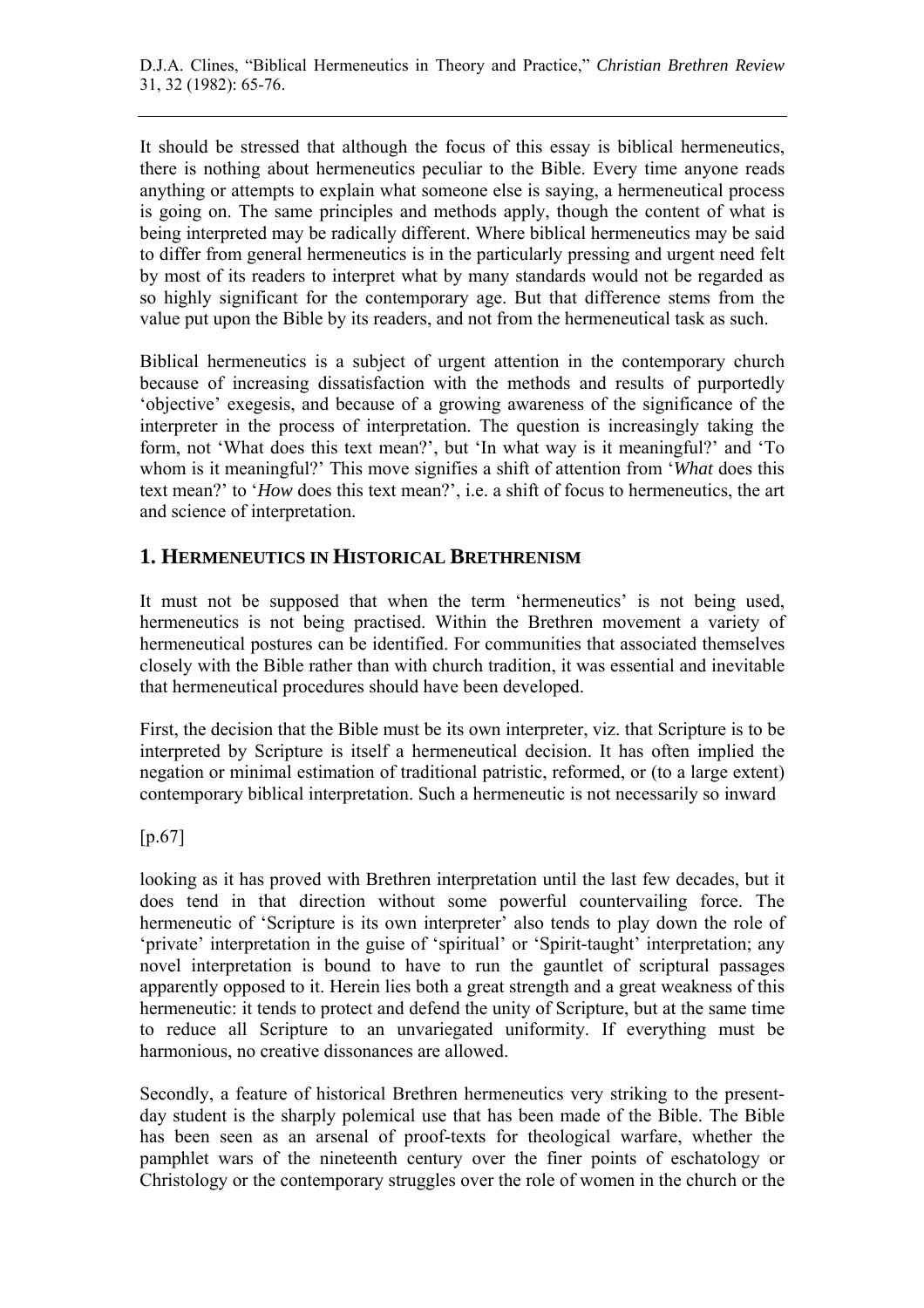charismatic movement. This function of the Bible is founded upon particular views both of the nature of the part (e.g. the verse) in relation to the whole of Scripture and of the nature of biblical authority as essentially that of a court of final appeal. Both these hermeneutical views are open to criticism, as will be pointed out below.

Thirdly, the proof texting hermeneutic has found a further manifestation in the atomistic (verse-by-verse) exegesis familiar in Bible study groups, sermons and expositions. An atomistic hermeneutic springs, of course, from an entirely admirable desire to pay close attention to the text, but it often results in failure to see the wood for the trees, and opens up the possibility for an arbitrariness in interpretation (e.g. when the presupposition is entertained that two lines of OT poetry in parallelism must say different things *because* they are two lines).

Fourthly, dispensationalism, though not indigenous to the Brethren movement nor by any means confined to it, has been a powerful hermeneutical principle within Brethrenism, though its influence has greatly diminished in some parts of the world. Dispensationalism exists as a solution to the alienness of the Old Testament. By Judaizing it completely, i.e. referring it to Israel exclusively, dispensationalism makes the Old Testament irrelevant to the church except by the use of some further hermeneutical process such as typology or allegory―which will be mentioned below. Dispensationalism's fundamental principle is an absolutizing of the distinction between Israel and the church; in so doing it fails to recognize that the alienness of the Old Testament and the alienness of the New Testament from our own

[p.68]

time differ only in degree and not in kind. With the one hand dispensationalism pushes the Old Testament too much into the past, not to say the *passé*, with the other it pulls the New Testament too much into our world, as if there was no significant difference, for example, between the church at Corinth and a British congregation of the twentieth century. Dispensationalism has been the most powerful instrument in alienating Christians of the Brethren movement from two-thirds of their Bible, and has thus proved the single most deleterious factor in Brethren hermeneutics. Its influence persists long after the full-scale elaboration of the theory has been forgotten. Its only positive contribution has been to serve as a warning against a simple identification of Israel and the church, such as is to be found, in tendency at least, in Reformed and Puritan biblical interpretation.

Fifthly, typological and allegorical interpretation of the Old Testament, while not necessarily supportive of a dispensationalist hermeneutic, has proved effective in promoting it. It is unquestionably true that typological patterns and correspondences exist between the Testaments (and within the Testaments for that matter; e.g. the 'exodus―new exodus' theme), but that is no reason for adopting typological relationships as the primary model for the relationship of the Testaments. The Old Testament exists in its own right as Word of God, and needs no New Testament to bestow or affirm its validity as revelation. Given the Old Testament, the New Testament offers a surplus; but we may also say that, given the New Testament, the Old Testament offers a surplus. Allegory, though much abused (ill-used and illspoken off, is no bad thing in itself it has a certain decorative function, and can appeal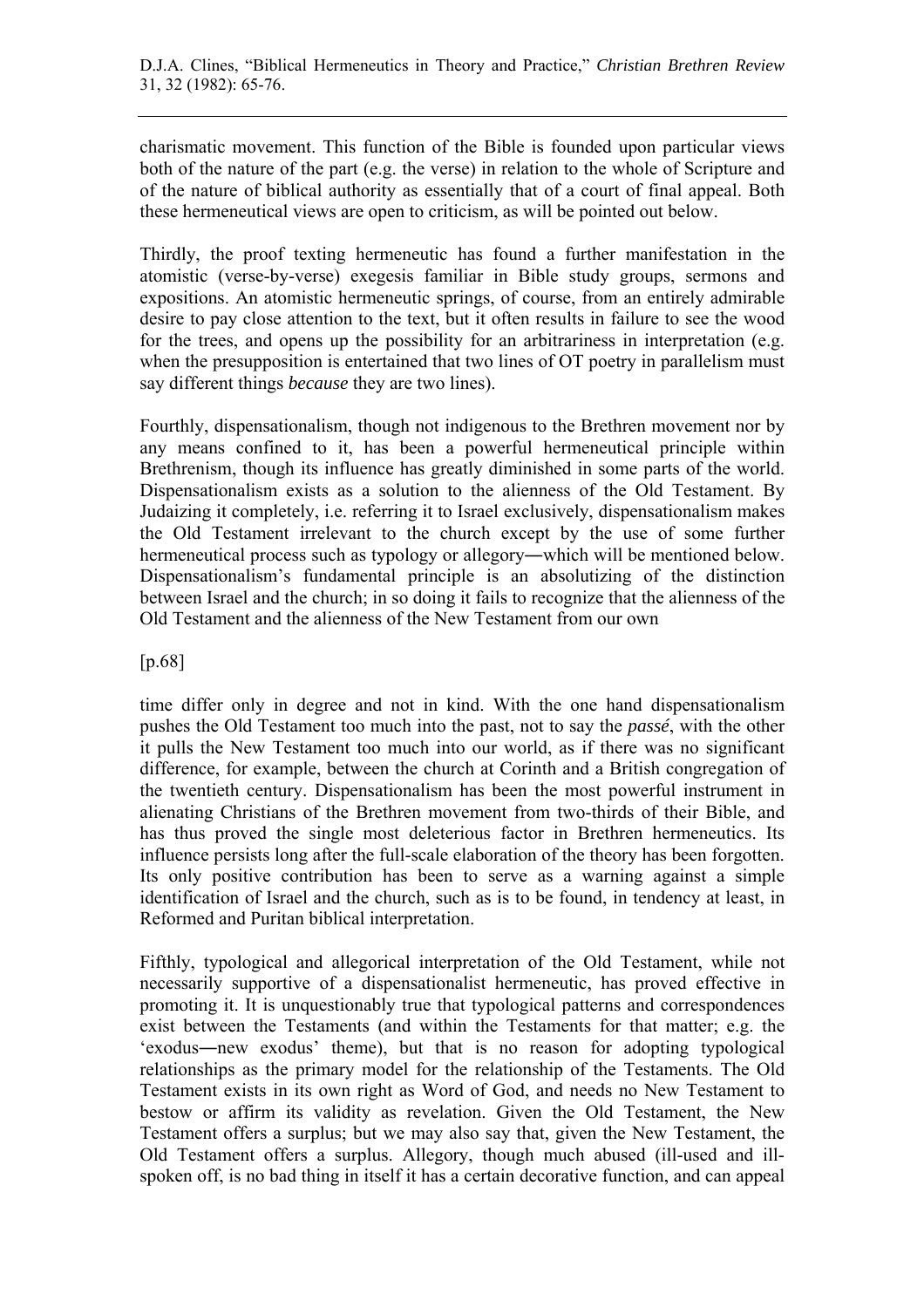to the imagination more readily than more sober statements of truth often can. But its role, hermeneutically speaking, is parasitic upon other, more prosaic, hermeneutical decisions and processes. In sum, typology and allegory in Brethren hermeneutics have alerted Bible students to patterns of correspondence between the Testaments, but have done more harm than good in obscuring or overriding the reality of Old Testament faith and history and its genuine experience of the true God.

Sixthly, a tendency is observable within the Brethren movement (as also in other evangelical circles) to delimit a *de facto* 'canon within the canon'. This hermeneutical principle, hotly resisted when stated as such, not only victimizes the Old Testament, but also within the New Testament tends to give priority to Pauline theology, second rank to the Johannine writings, and third place to the Synoptic Gospels. One has only to consider the normative function of typically Pauline concepts such as justification, redemption, and the church, or the use of the Johannine imagery of the second birth compared with the lan-

[p.69]

guage of Jesus in the Synoptics, to see this hermeneutical principle at work. Interpreting Scripture by Scripture ought not to mean making everything fat the categories of a Paul or a John. Unease with the principle of a 'canon within the canon' need not lead to the (possibly meaningless) assertion that all parts of Scripture are of equal weight and value, but ought at least to open us to questions about our unexamined presuppositions and to a greater eagerness to listen to the whole of Scripture in all its diversity.

What has been described in this section are some methods of Brethren hermeneutics that have struck me as typical. In every case I have found fault with the method in question, though with some there have been positive benefits. Standing back a little now from the hermeneutical methods as such, I conclude this section by asking, What lies at the root of these manifestations? There has surely been, and still is, an immense concentration of energy upon the precise and proper meaning of the Bible, sometimes pseudo-academic and practically speaking irreligious, but more often, I judge, the result of intense love for Scripture. Can the concentrated energy bound up too often in a faulty or stultifying hermeneutics be released for a productive and creative use of the Bible? I believe so, and I suggest that some attention to current hermeneutical theory can be turned to good account in our churches' use of the Bible.

# **2. HERMENEUTICS IN THE CONTEMPORARY CHURCH**

Biblical hermeneutics is a topic much considered in the church today, for various reasons, some legitimate, some illegitimate. Among legitimate reasons is the lately awakened recognition (in evangelical Christianity at least) of the culture-conditioned nature of the Bible and the consequent impossibility of transferring the Bible and its teaching 'neat' into the twentieth century. In more radical circles the problem is being posed more sharply: whether it is possible at all to translate a book like the Bible from one culture to another (so Nineham, *The Use and Abuse of the Bible*), or in what sense, if any, the Bible may be said to have authority (so Barr, *The Bible in the Modern World*). Another way of expressing this legitimate concern is the desire to do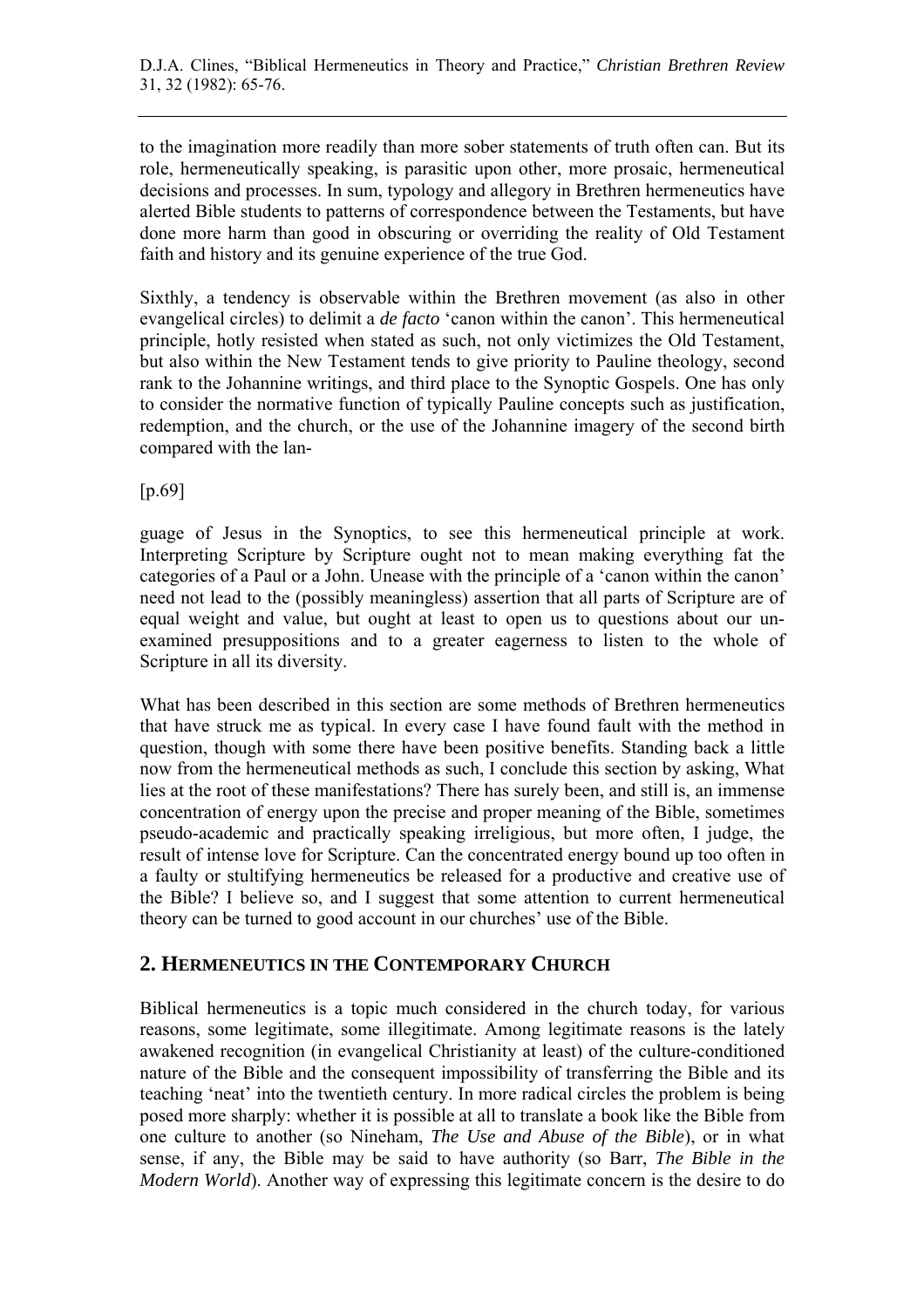D.J.A. Clines, "Biblical Hermeneutics in Theory and Practice," *Christian Brethren Review* 31, 32 (1982): 65-76.

justice to the meaning of Scripture in its original setting and the consequent unease when a distance between the original meaning and any possible meaning today opens up.

Among illegitimate reasons for an interest in hermeneutics is the hope that in a methodology dignified with such a prepossessing name there must be a basically simple formula that can deal with problems

[p.70]

of cultural relativity and can with assurance direct us to 'the correct' interpretation. Such a hope is ill-founded.

Hermeneutical theory concerns the nature of understanding; it can expose false interpretations and perhaps put us on the track of better interpretations, but it cannot provide a method or set of rules that will turn out a 'correct' interpretation. Hermeneutical theory is concerned with the problem of cultural transposition, and offers guidance to those wrestling with an ancient text, but it cannot remove the problem.

Some aspects of contemporary hermeneutical discussion that may be helpful here are these:

1. *The significance of presuppositions*. There is nothing novel about the view that we always bring our own presuppositions to the text we are reading or interpreting. What is difficult is to recognize our own presuppositions for what they are, especially if we have become used to understanding a text in a particular way. Often the existence of our own presuppositions only comes out into the light when we encounter people or traditions who are used to interpreting a passage in a quite different way.

Sometimes it is thought that, once the existence of presuppositions has been recognized, presuppositions should be abandoned altogether, as far as possible, and that our approach to the text should be that of an 'open' (or empty) mind. Not only is such a goal unlikely to be achieved, but also it is doubtful whether an attempt to shed presuppositions or preconceptions is always the best way of achieving openness to the text. For preconceptions, unless they are simple misunderstandings of fact or based on an easily-remedied ignorance, are likely to form part and parcel of the interpreter's whole outlook; which means that one can 'shed' such preconceptions only by a conscious suspension of belief, that will probably prove only temporary and that will catch up with one again when one comes to integrate one's new understanding with one's total outlook.

To put it positively, presuppositions are not merely inevitable, but actually indispensable, since without any presuppositions or 'preunderstanding' on our part, a text would remain meaningless to us. We need to have some preconception of 'sin', 'forgiveness', or 'God', for example, before any passage that uses these terms can begin to be understood at all. On the other hand, presuppositions, preconceptions, and 'pre-understandings' should not only be acknowledged, as if it did not matter how many and what presuppositions an interpreter has, so long as one frankly confesses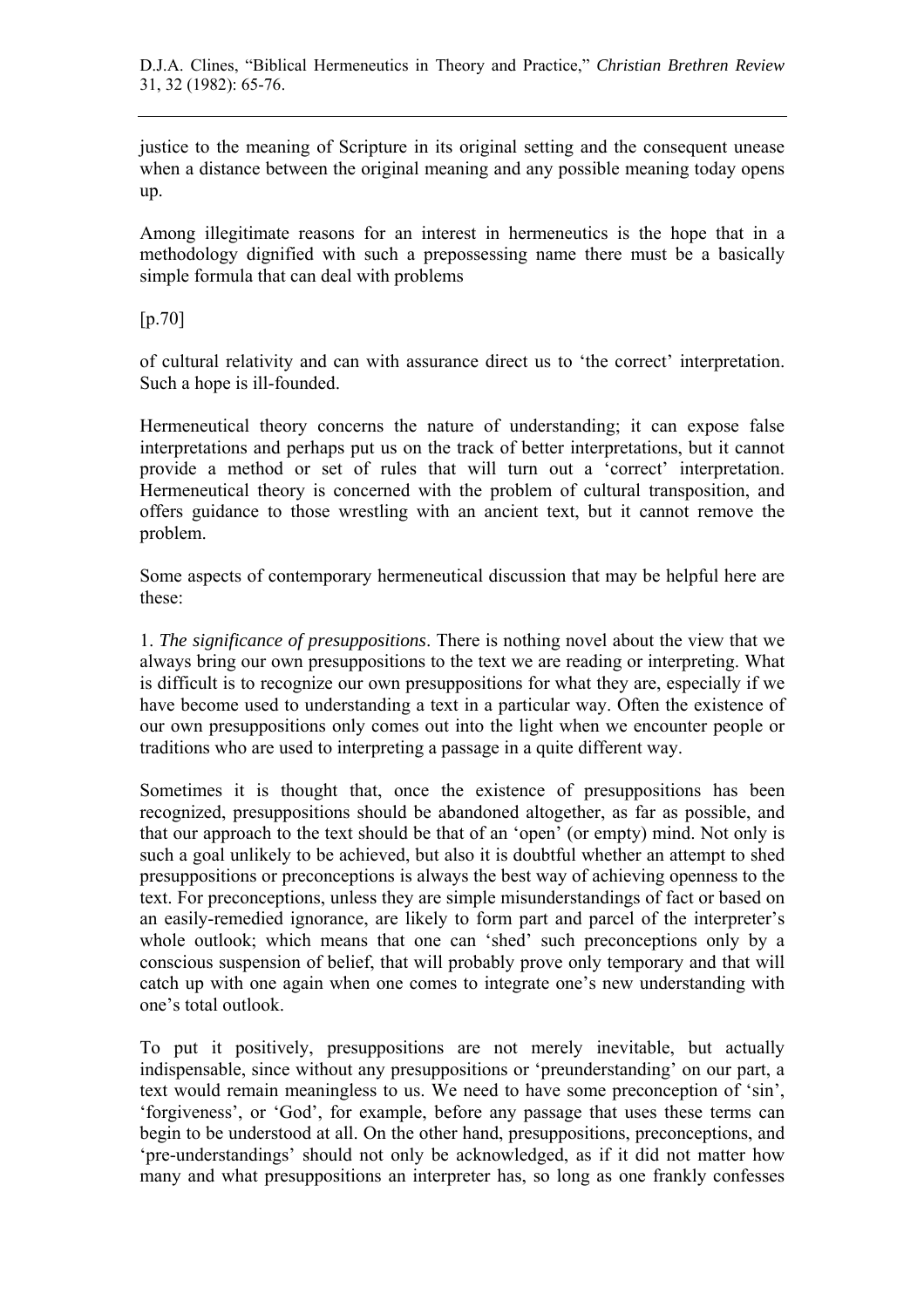them, but should be progressively corrected by the text. The process of progressive correction takes place by means of the 'hermeneutical circle'.

#### [p.71]

2. The '*hermeneutical circle*'. This term describes the continuing process of interaction between the text and the interpreter. One takes one's own preunderstanding and expectations to the text, and thereupon finds, if one is open to the text, that its interests and concerns are not necessarily one's own. Thus the text 'responds' to the interpreter by divulging how it differs from the reader's preunderstanding, and thereby it invites the reader to revise one's pre-understanding and to address the text again. This process goes on even when people are totally unaware of the process; it is the only process by which an interpreter can attain a deeper understanding of the text. If the text means exactly the same thing to the reader every time that one reads it, the probability is that one is not gaining in understanding and appreciation of the text, but blocking the text out in favour of one's preconceptions. The image of the 'hermeneutical circle' conveys the idea that the movement from interpreter to text is neither a once-for-all event nor simply a one-way traffic system. It is a continuing process.

3. *'Distancing' the text*. An almost inevitable result of a serious study of the Bible that respects its historical origins is a sense of alienation or 'distancing' from the text. This often disturbing experience can be avoided only by a naievety that has no element of historical awareness. Most students involved in academic study of the Bible have this experience, and non-academic students of the Bible are increasingly brought within range of this experience through the issues raised in all but the more elementary helps to the study of the Bible. This aspect of the hermeneutical process at least goes against the grain, if it does not in fact prove positively traumatic, to the Christian reader of the Bible, who expects the Bible to speak to him or her directly and personally. But we cannot expect the Bible to speak to us unless we are prepared to listen to it on its own terms, i.e. in the context in which it was written. (That the Bible does speak to people who know nothing of its historical setting I do not deny; I am speaking only of what we have a right to expect.) We owe it to the text to recognize that it was not spoken to us or for us when it became a text, no matter how loudly and clearly it may seem to speak to us now. 'Go into all the world and preach the Gospel' was not addressed to us initially, however much it may address us now, nor was 'All have sinned and fall short of the glory of God' spoken to us, however comprehensive its scope may appear. To 'distance' the text is to recognize how 'other' the text is from the interpreter, and to see that it is a matter for objective study and not just a trigger for the reader's subjective reaction.

However, it must be stressed that 'distancing' is only a means to an end, and of course by no means an end in itself. It is valuable in recog-

[p.72]

nizing the time-conditioned nature of all the Bible, and not only of those parts that happen to be matters of contemporary dispute.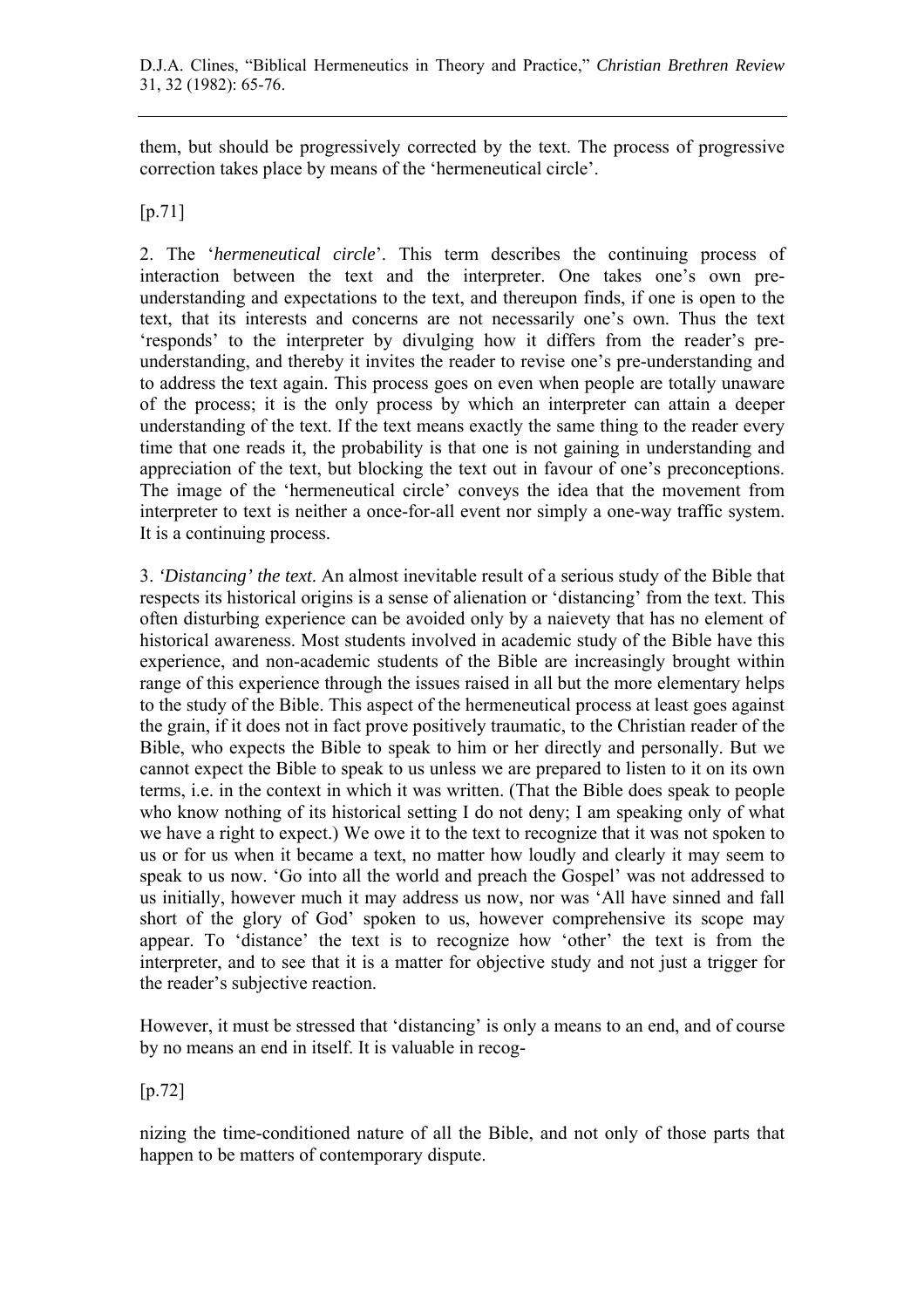D.J.A. Clines, "Biblical Hermeneutics in Theory and Practice," *Christian Brethren Review* 31, 32 (1982): 65-76.

4. *The objectivity of the text*. In her book, *The Business of Criticism*, Helen Gardner speaks of the nature of literary criticism (which essentially means understanding, interpretation, and appreciation) thus: 'The beginning of the discipline of literary criticism lies in the work of art's objective existence as the product of another mind, which exists not to be used but to be understood and enjoyed. Its process is the progressive correction of misconceptions, due to ignorance, personal prejudice, or temperamental defects, the setting of the work at a distance, the disentangling it from my personal hopes, fears, and beliefs, so that the poem which my mind re-creates in the reading becomes more and more a poem which my own mind would never have created... The enlarging and continual reforming of one's conception of the work by bringing fresh knowledge and fresh experience of life and literature to it, this process of continual submission and resubmission to the work, is highly delightful and perpetually renews the original sense of delight from which the critic began.' *Mutatis mutandis*, these remarks apply excellently to the nature of engagement with the biblical text. The note of self-interest too prominent in many Bible discussion groups and devotional commentaries is put in its place by the principle that the text exists in the first place not to be *used* but to be *understood* and *enjoyed*. Above all the text of the Bible must remain an objective reality that stands to some extent over against us as readers as a reality which we never fully assimilate, however much we may come to agree with the text and make it part of our being. John Baillie, in speaking of the reality of the presence of God, might as well have been speaking of the continuing objective reality of the biblical text when he wrote: 'The test of reality is the resistance it offers to the otherwise uninhibited course of my own thinking. Reality is what I 'come up against', what takes me by surprise, the other-than-myself which pulls me up and obliges me to reckon with it and adjust myself to it because it will not consent simply to adjust itself to me' (*The Sense of the Presence of God*, p.33).

5. *The subjectivity of the interpreter*. Of what has been said above about the nature of hermeneutics, very little is novel. But at this point the insights of the 'new hermeneutic', inspired by philosophers and theologians of language, become relevant. In traditional hermeneutics, the interpreter has been regarded as the active subject, and the text as the passive object of his scrutiny, examination and knowledge. Now, with a fuller recognition of the role of the hermeneutical circle, it is being' realized that the text's action upon the interpreter is at least as important as the interpreter's activity directed toward the text. The

[p.73]

text addresses, questions, and challenges the interpreter. Meaning results from the interaction between the text and its reader(s); it does not make sense to say that the text has meaning irrespective of the meaning perceived by its readers. To take this view of meaning is to bring the interpreter's reaction―one's personal and subjective thinking, feeling and willing within the area of the meaning of the text. Meaning can no longer be defined in terms of the verbal meaning of the text nor solely in terms of the author's intention, but partly also in terms of 'what it means to me', the reader. There is no room here for arbitrariness or unbridled subjectivity, because the meaning of the text in its original historical circumstances has to exercise some control over the possible re-interpretations and new, subjectively-oriented meanings it has for its various readers. How such control is to be formulated is a difficult question, but a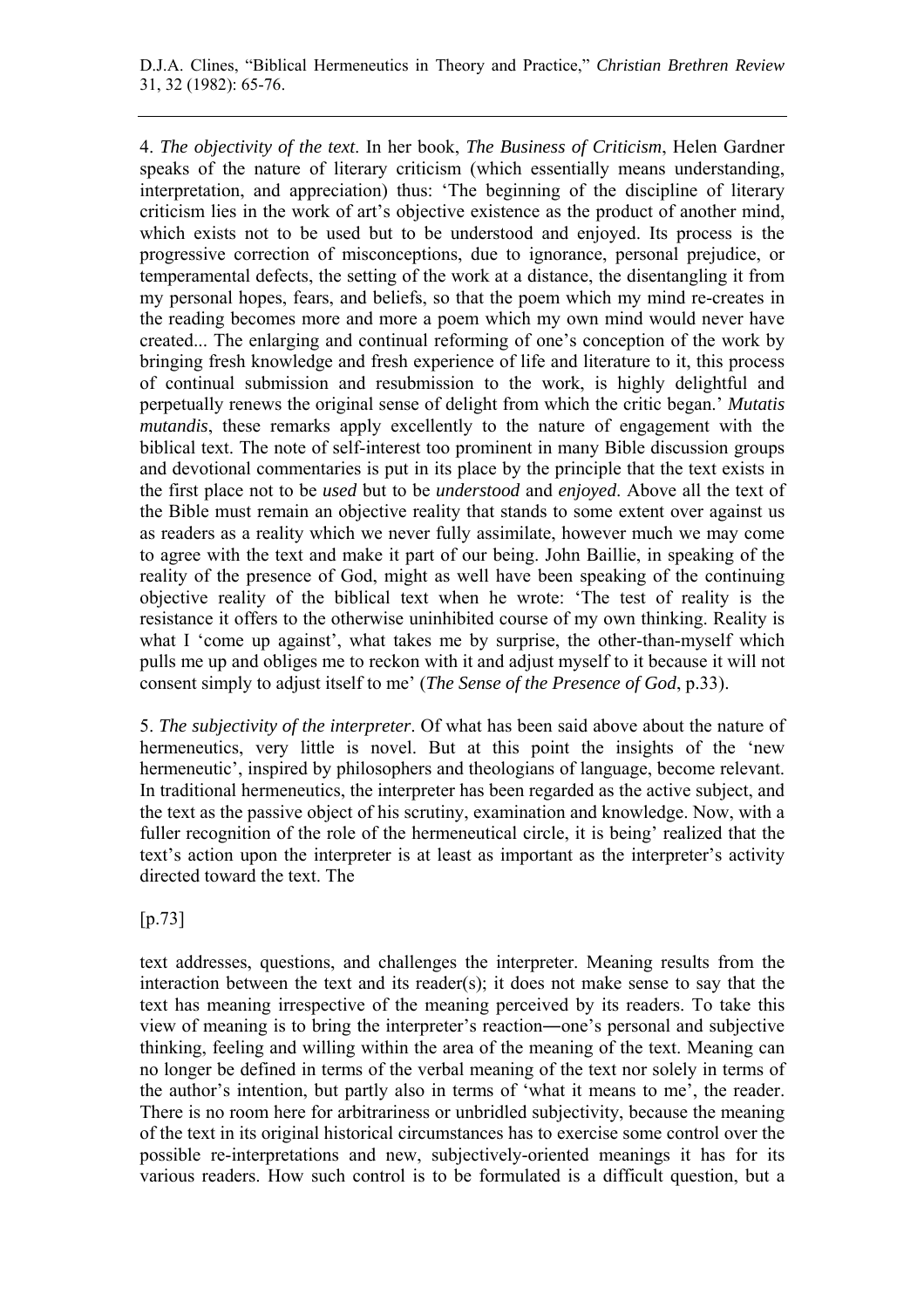tendency to antinomianism is probably to be preferred to a too rigidly prescriptive statement of the possibilities of meaning inherent in a text.

6. *Text and context*. It is an ancient rule of interpretation that a text (passage) must be interpreted in the light of its context. Precisely what this rule means, however, has now become a critical issue. It is accepted that the part can only be understood in terms of the whole, just as the whole can only be understood in terms of its parts. A movement towards understanding has to operate in two directions to be effectual: from the small to the large and the large to the small. The questions are: How large must the large be? and, What if text and context are not apparently in agreement? Ultimately the context for the interpretation of any passage of Scripture must be the whole of Scripture; but it is questionable whether the whole of Scripture has necessarily to be brought into the interpretation of every passage. The problem particularly arises in connection with the Old Testament, where some would argue that the Old Testament can reach a Christian audience only through an interpretation that involves the New Testament as context, and others would claim that the Old Testament can speak directly to a Christian audience without the intervention of the New Testament. Here I think that various levels of meaning may be allowed to stand, and that the interpreter may be free to interpret the text within a narrower or broader context as he chooses. It is impossible to say every thing at once, and it would be a pity if the exposition of Genesis 1 had necessarily to take care at the same time of Revelation 22. The Old Testament, therefore, does not need to be interpreted Christologically, though it can be, and John does not have to be interpreted in the light of Paul, though no doubt he can be. There would be something absurd in insisting upon setting every biblical utterance so firmly within a total biblical context that the particularity and pungency of the utter-

#### [p.74]

ante should be overwhelmed by the qualifications, extensions, analogies and comments that the rest of the Bible may offer. It may even be that the text is in tension with other texts or with the whole canonical context. It would indeed be unlikely that such should not be the case, given that the whole is so complex. The temptation is to disguise or dismiss the singularity of the particular in favour of an allinclusive harmony. But to succumb to this temptation is to have decided in advance the nature of the unity of the Bible, which is unfair to its diversity. The unity of the Bible is a matter of faith and hope; it is not immediately apparent, and it is not produced by sleights of hand that make tensions and irregularities invisible.

# **3. HERMENEUTICS IN THE LOCAL CHURCH**

The subject of hermeneutics has aroused suspicion and fear in some evangelical quarters. It has been seen as relativizing, detracting from the authority of the Bible, putting the interpretation of the Bible exclusively in the hands of professionals, producing a smokescreen to cover indecision and inaction.

These fears are not entirely without foundation, and one can imagine 'hermeneutics' being used as a 'cop-out' for all kinds of embarrassing situations. If it turns out, however, that there are sharp operators in the field of hermeneutics, it will be no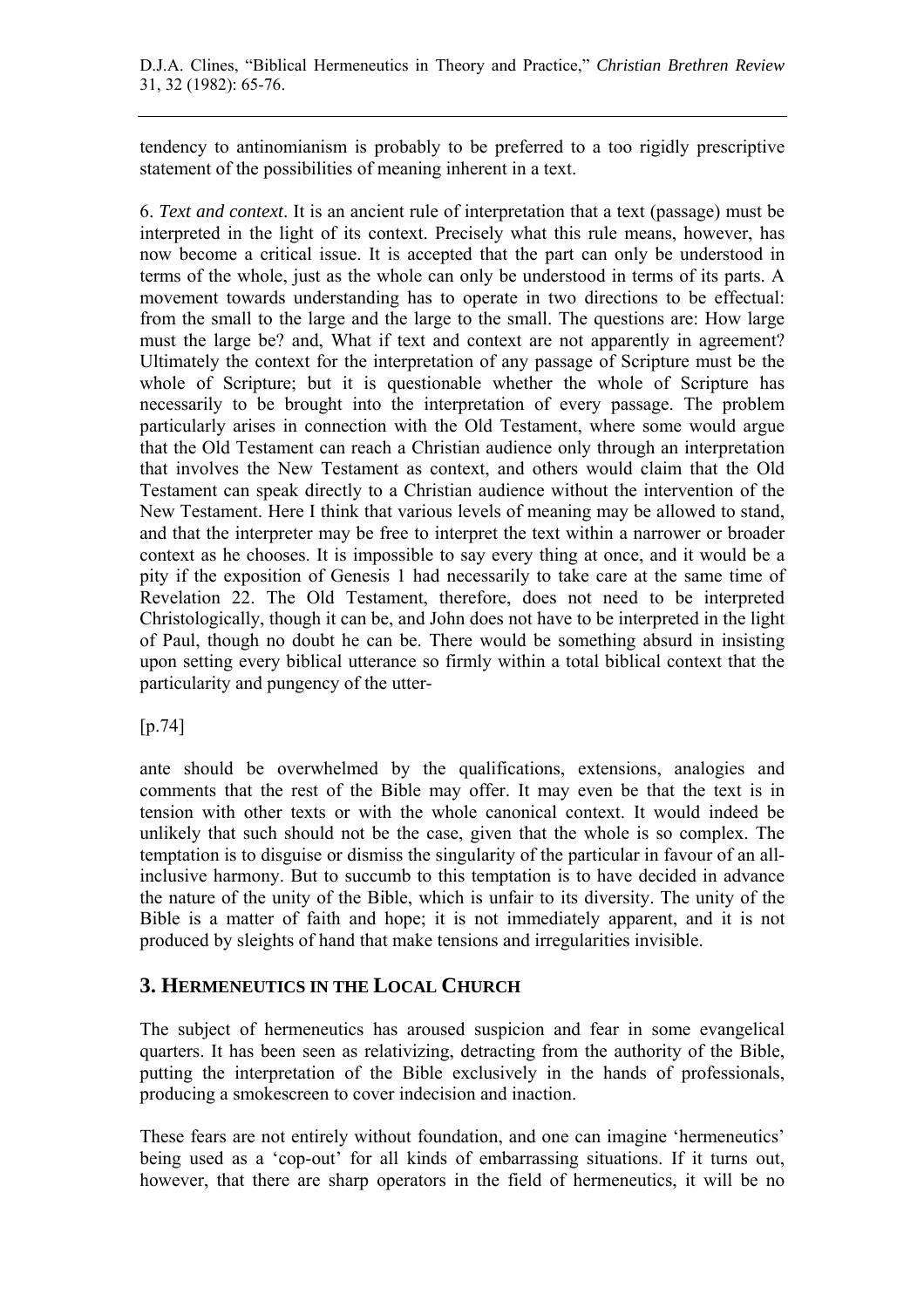different from any other area of legitimate activity, and there will be no reason to blame 'hermeneutics' as such―since after all it is little more than the contemporary word for 'interpretation', a respectable and necessary activity.

Does hermeneutics tend to relativize the Bible? Hermeneutics can hardly do that; what it does relativize is our interpretation of the Bible, warning us that we cannot hope to reach a final, definitive interpretation, but one that must change from time to time and from culture to culture. This fact is already obvious from the history of the interpretation of the Bible from the earliest Christian centuries to our own day; but the significance of the fact may be wrongly understood as simply a progressive movement towards the correct interpretation. Rather, since the subjectivity of the readers is included within the meaning of the text, interpretations of the Bible are *bound* to change or vary. This is not to say that there are not better and worse interpretations of the Bible, more faithful and less faithful. But that is precisely what relativity signifies. While there are completely wrong and downright impossible interpretations of the Bible, most interpretations that are offered are relatively good or relatively bad. Where modern hermeneu-

### [p.75]

tical theory scores over traditional hermeneutics is that it can accept the possibility of a multiplicity of meanings. The effect of this open ness is not to affirm that one interpretation is as good as another, for there is still room for debate about the value of an interpretation; it is to remove from the art of interpretation the triumphalist mentality that insists that because one interpretation (usually that held by oneself) is correct, all others are wrong.

Do the current trends in hermeneutics tend to weaken the authority; of the Bible? No, they make more clear the nature of the authority of the Bible. In the first place, it becomes clearer that the authority of the Bible, however it is defined, is an authority held by the Bible as a whole, and not by its parts as distinct from the whole. So while it would be true to say of a verse one is quoting, 'The Bible says...', it might be misleading; for that verse may mean, within its own immediate context or in the context of the Bible as a whole, something quite different from what it means, or appears to mean, when taken in isolation. So the authority of the Bible is not transferable to its parts, unless these parts can be shown to be in harmony with the thrust of the biblical message as a whole. This view undoubtedly leaves the way open for unprincipled sophistry denying the authority of the Bible on one issue after another; but what is the alternative? It is impossible to maintain that the full weight of Scripture stands behind every one of its parts (e.g. the speeches of Job's friends, or the sayings Paul quotes only to refute immediately).

In the second place, it becomes clearer that the authority of the Bible does not consist in its being an ultimate court of appeal in matters of faith and doctrine, true though that may be in certain situations. The kind of setting envisaged by the concept of an 'ultimate court of appeal' seems to be the medieval disputation and its modern analogues, rather than the everyday world of Christian experience of Scripture. It limits the authority of the Bible intolerably to think of situations of *dispute* as the typical situations in which the authority of the Bible is experienced. The Bible is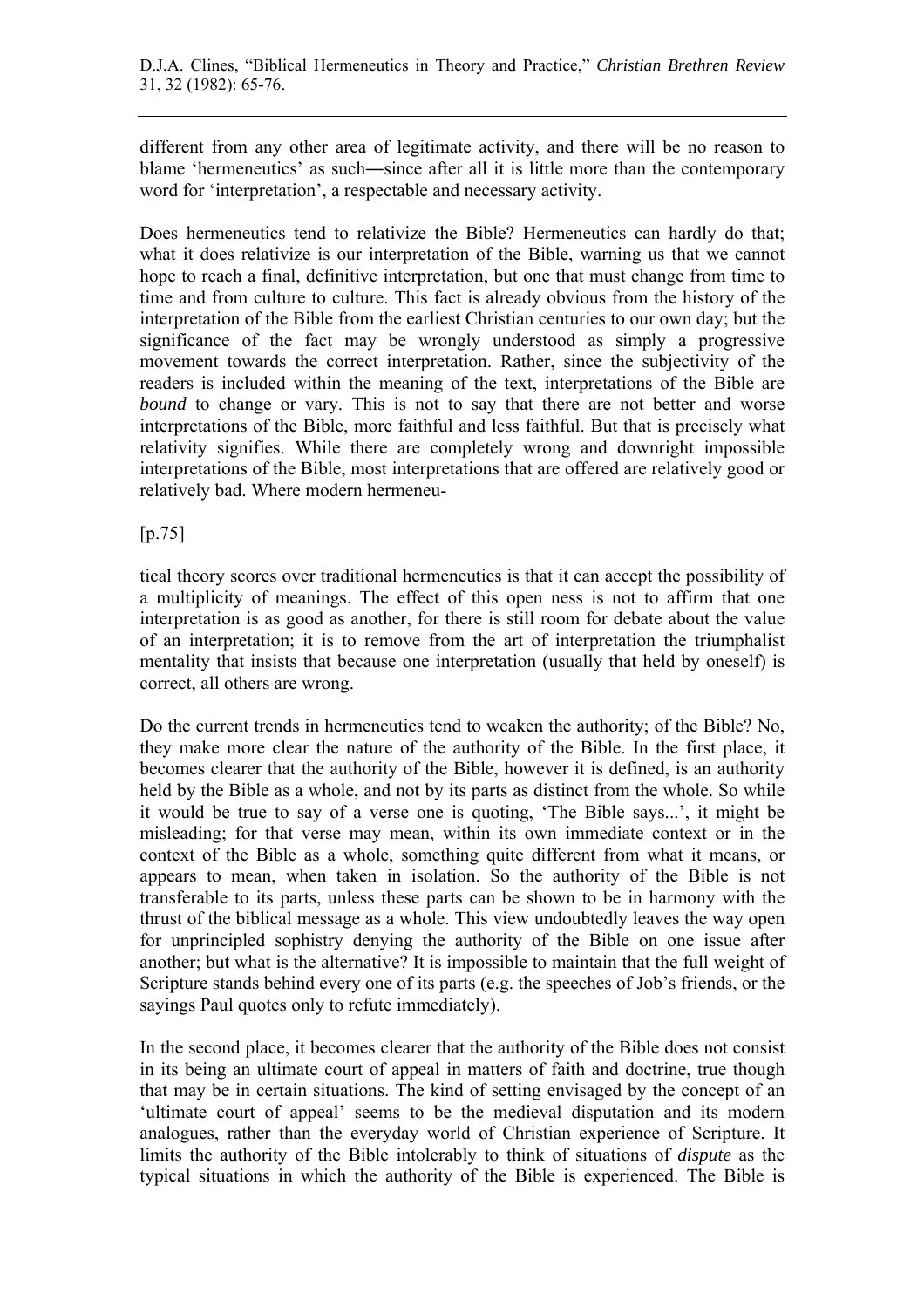functioning well and properly, and exercising its authority most appropriately, when it is influencing the sympathetic reader or the believing congregation. Its authority is best spoken of as the authority of the performer rather than that of the despot; that is, its authority consists principally in its *function*, in its genuine ability to bring the Word of God to men. It extends, rather than limits, the authority of the Bible to look for its authority in its everyday power over the way people shape their lives, think of God. and act towards one another. *How* it exercises that influence is hard to pinpoint. But it is the fact that matters, and it is certainly not the case that its influence is limited to its clear-cut moral or religious teaching.

[p.76]

It's stories, parables, and visions are as much life-enhancing and world-transforming as its directly didactic elements.

Does the present insistence on hermeneutics put too much authority in the hands of the academic specialists? To be sure, the very word 'hermeneutics' makes the business of interpretation more complicated than it need. There is no particular value in even using the term in the context of a local church as long as its implications are recognized. If the text is recognized as an objective entity in its own right, if the question, What does it mean to me?, is constantly being asked, if divergences of interpretation are allowed, if the part is constantly being examined in the light of the whole, and so on, then sound hermeneutical method is being used, and it does not matter whether or not the term is used. It would be better, in fact, to eschew the term and attempts to explain it in favour of getting on with the business of interpretation.

The church's interpretation of the Bible is too important a matter to be left in the hands of the professionals. While their expertize should always be appreciated as one of the Spirit's gifts to the church, and not simply humanly-acquired knowledge, the fact is that no group has a monopoly on interpretation. Every Christian who reads the Bible for himself or herself is an interpreter, or else not understanding what is being read. To be sure, there are good and bad interpreters, skilled and unskilled. One person's interpretation is not necessarily as good as another's. But far from a 'professional' interpretation being delivered as a package to a simply receptive community, the desirable aim is for a communal interpretation to develop. By a 'communal interpretation', I do not mean a more definitive or authoritative one, but one that contains more dimensions, one that reflects the variety of meanings the text of the Bible actually has to the congregation.

Does a concern for hermeneutical method lead simply to more talk, masking indecision and inaction? I would argue the contrary. It may be thought that a systematic confusion between 'interpretation' and 'application' has run through the previous paragraph. That is indeed the case, and deliberately so, for the Bible admits of no interpretation that does not issue in questions of application. To 'understand' in this context must mean 'to understand in relation to ourselves or myself There is indeed an historical-critical interpretation that rests content with an interpretation of the Bible in its original setting and considers it no part of its business to project the meaning of the biblical text beyond its past and to interpret it as a living word in the present. The encapsulation of the Bible in the past, which I think to be appropriate not